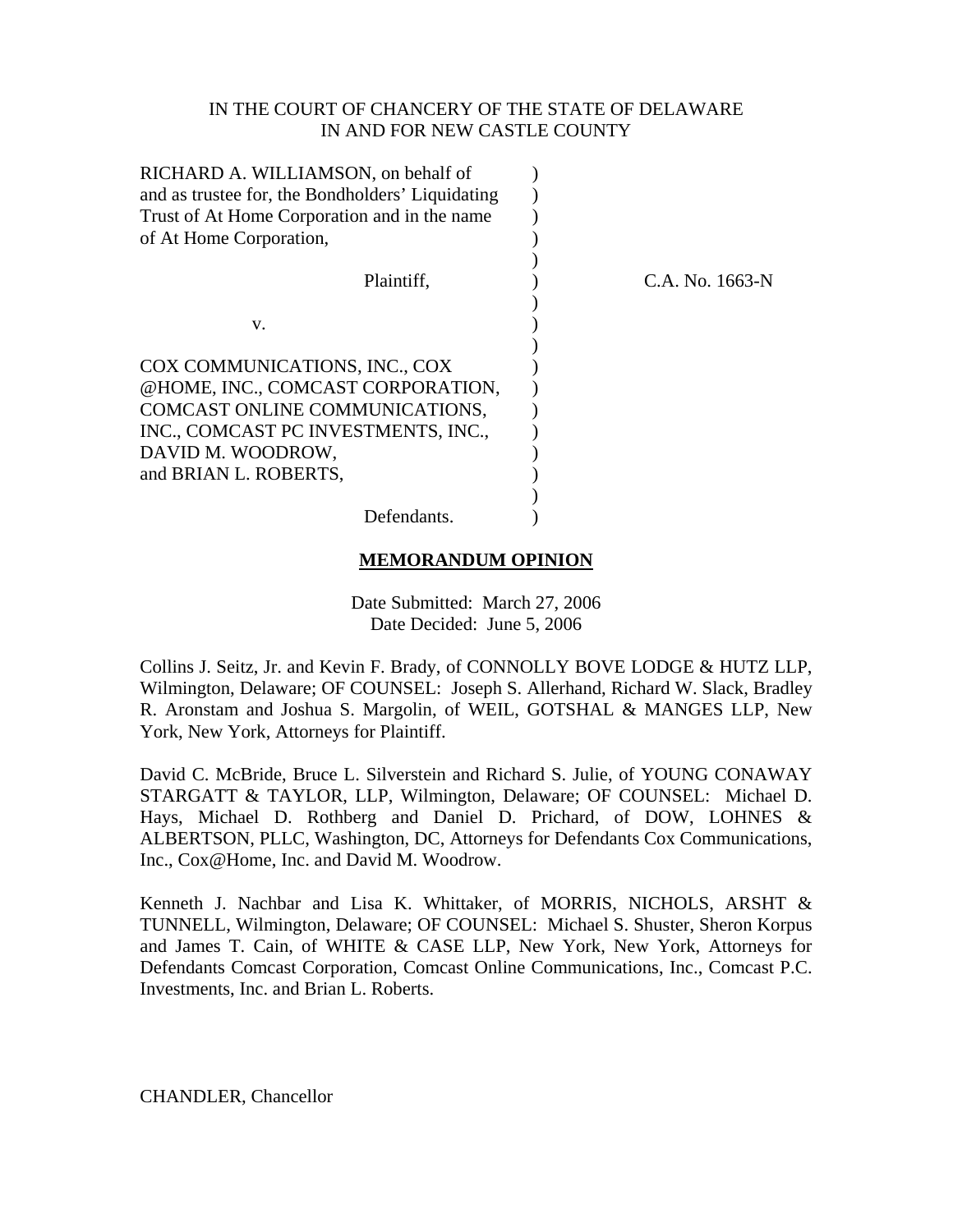Two cable companies shared joint control over an Internet service provider ("ISP") in which they held minority equity stakes. The ISP was in the business of providing Internet services to customers of the cable companies. The cable companies sold their joint control to a third cable company through a transaction that is alleged to have been unfair to the ISP. At issue in this litigation is whether the cable companies were actually "controlling shareholders" for the purposes of this transaction and whether the transaction was unfair to the minority shareholders?

Plaintiff—the court appointed representative of the bondholders of At Home Corporation ("At Home" or the "Company")—challenges the fairness of agreements At Home entered into in March 2000 with its three cable partners: defendant Comcast Corporation ("Comcast"), defendant Cox Communications ("Cox"), and non-party AT&T Corp. ("AT&T").<sup>[1](#page-1-0)</sup> These three cable partners were At Home's largest and, plaintiff alleges, controlling shareholders. Plaintiff alleges that Cox and Comcast, together with their two designees to the At Home Board of directors—individual defendants David Woodrow and Brian Roberts—breached fiduciary duties to At Home by causing the Company to enter into the March 2000 Transactions.

<span id="page-1-0"></span><sup>&</sup>lt;sup>1</sup> Plaintiff brought suit in California against AT&T for breaches of fiduciary duty and for theft of trade secrets. That case settled in May 2005.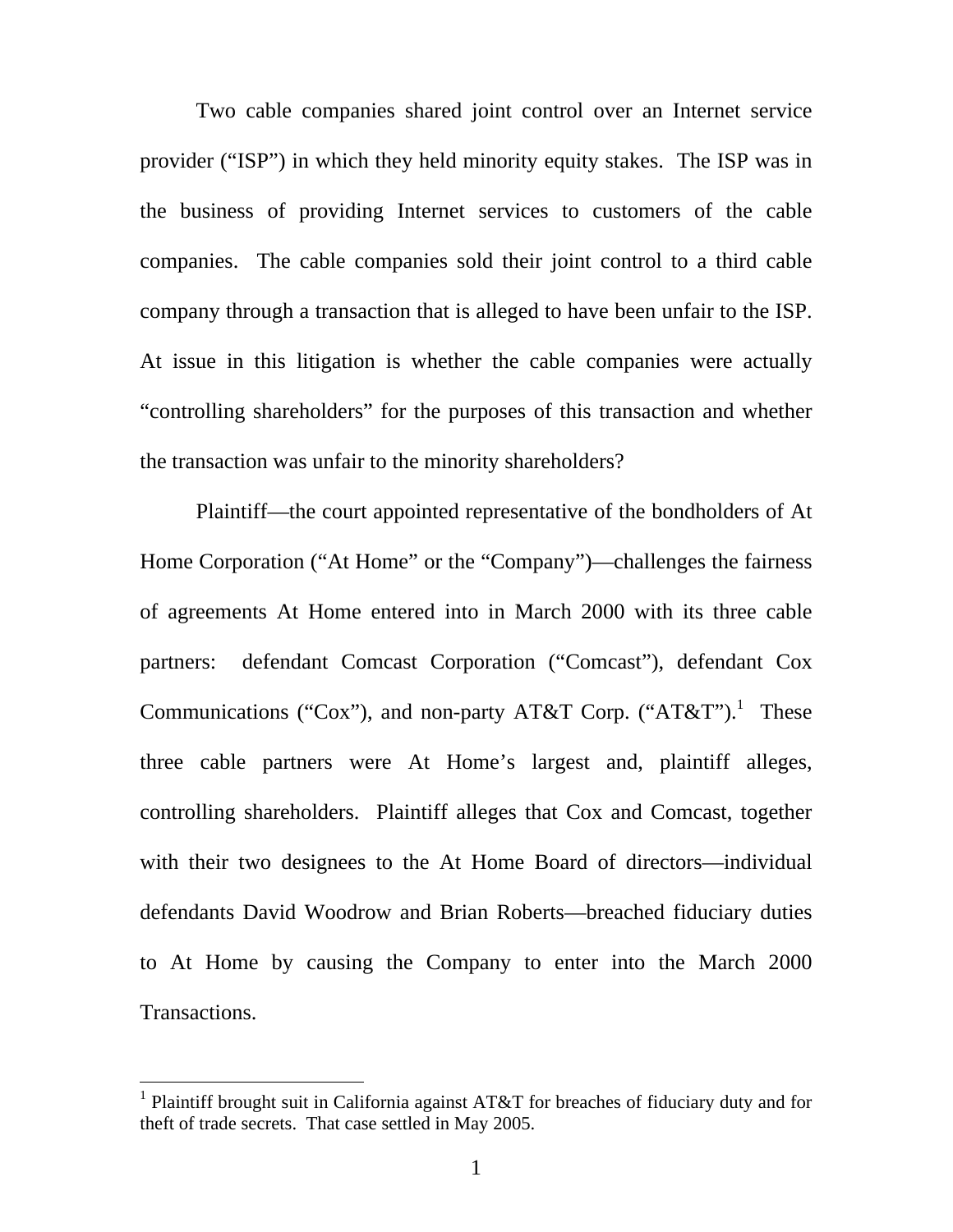#### I. FACTS

#### *A. The Formation of At Home*

Telecommunications Inc. ("TCI"), a cable company, founded At Home in March  $1995.<sup>2</sup>$  $1995.<sup>2</sup>$  $1995.<sup>2</sup>$  At Home, a Delaware corporation, was founded to provide high-speed Internet access to customers through cable television lines. $3$  In August 1996, Cox and Comcast, also cable companies, acquired minority stockholdings in the Company.<sup>[4](#page-2-2)</sup> Following the investment by  $\cos$ and Comcast, At Home sold stocks and bonds to public investors.<sup>[5](#page-2-3)</sup>

### *B. TCI's Initial Control Over At Home*

At the outset, TCI controlled At Home through it ownership of the At Home series B super-voting common stock. $6$  Ownership of these shares provided TCI with in excess of [7](#page-2-5)0% of the voting power of At Home stock.<sup>7</sup>

TCI's representatives on the At Home board had the power to control board decisions. At Home's board of directors was divided into six series A directors and five series B directors. At Home's certificate of incorporation required that board decisions be approved by a majority of the five series B

<span id="page-2-0"></span> $2^2$  Compl.  $\P$  19.

<span id="page-2-1"></span> $3$  Compl.  $\overline{\P}$  19.

<span id="page-2-2"></span> $4$  Compl.  $\P\P$  12, 14, 15 and 20 (Cox acquired 29,114,600 shares of At Home series A common stock, representing 8.3% of the outstanding series A shares. Comcast acquired 31,118,924 shares of At Home series A common stock, representing 8.8% of the outstanding series A shares.)

<span id="page-2-3"></span> $5$  Compl.  $\P$  20.

<span id="page-2-4"></span> $6$  Compl.  $\overline{\P}$  29.

<span id="page-2-5"></span> $\sqrt{7}$  Compl.  $\sqrt{26}$ .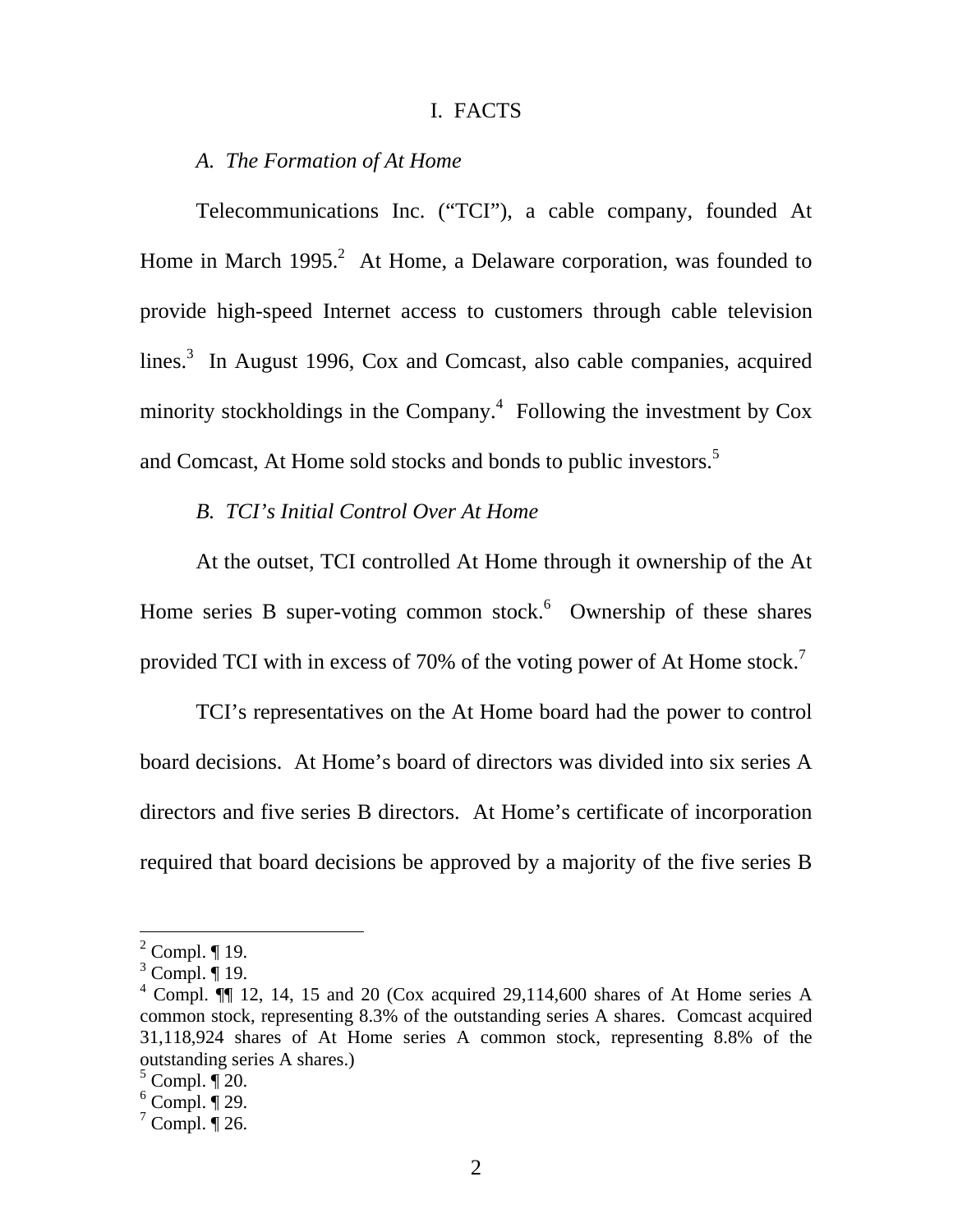directors.<sup>[8](#page-3-0)</sup> Appointment of the series B directors was governed by a stockholders' agreement between TCI, Cox and Comcast (the "Stockholders' Agreement").<sup>[9](#page-3-1)</sup> The Stockholders' Agreement provided Cox and Comcast with the right to each designate one series B director, with the remaining three being appointed by  $TCL$ <sup>10</sup>

## *C. The Original Master Distribution Agreements*

At Home was in the business of providing high-speed Internet access to cable subscribers of TCI, Cox and Comcast (collectively, the "Cable Companies"). The partnership between At Home, on the one hand, and the Cable Companies, on the other, was governed by agreements called Master Distribution Agreements ("MDAs").<sup>11</sup> The first set of MDAs (the "Original" MDAs") provided that At Home would provide Internet services to cable customers. In return, At Home would be entitled to a 35% share of the subscription revenues paid by the cable company subscribers to the Cable Companies for high-speed Internet access provided by At Home.<sup>12</sup> The MDAs also provided that the Cable Companies would use At Home as their

<span id="page-3-0"></span> $8$  Compl.  $\P$  27.

<span id="page-3-1"></span> $^9$  Compl.  $\overline{\P}$  27.

<span id="page-3-2"></span><sup>&</sup>lt;sup>10</sup> Compl.  $\P$  27. Pursuant to the stockholders' agreement, Cox appointed defendant David M. Woodrow (a senior executive of Cox) and Comcast appointed defendant Brian L. Roberts (the President of Comcast) to the At Home board as two of At Home's five Series B directors.

<span id="page-3-3"></span> $^{11}$  Compl. ¶ 21.

<span id="page-3-4"></span> $12$  Compl.  $\P$  21.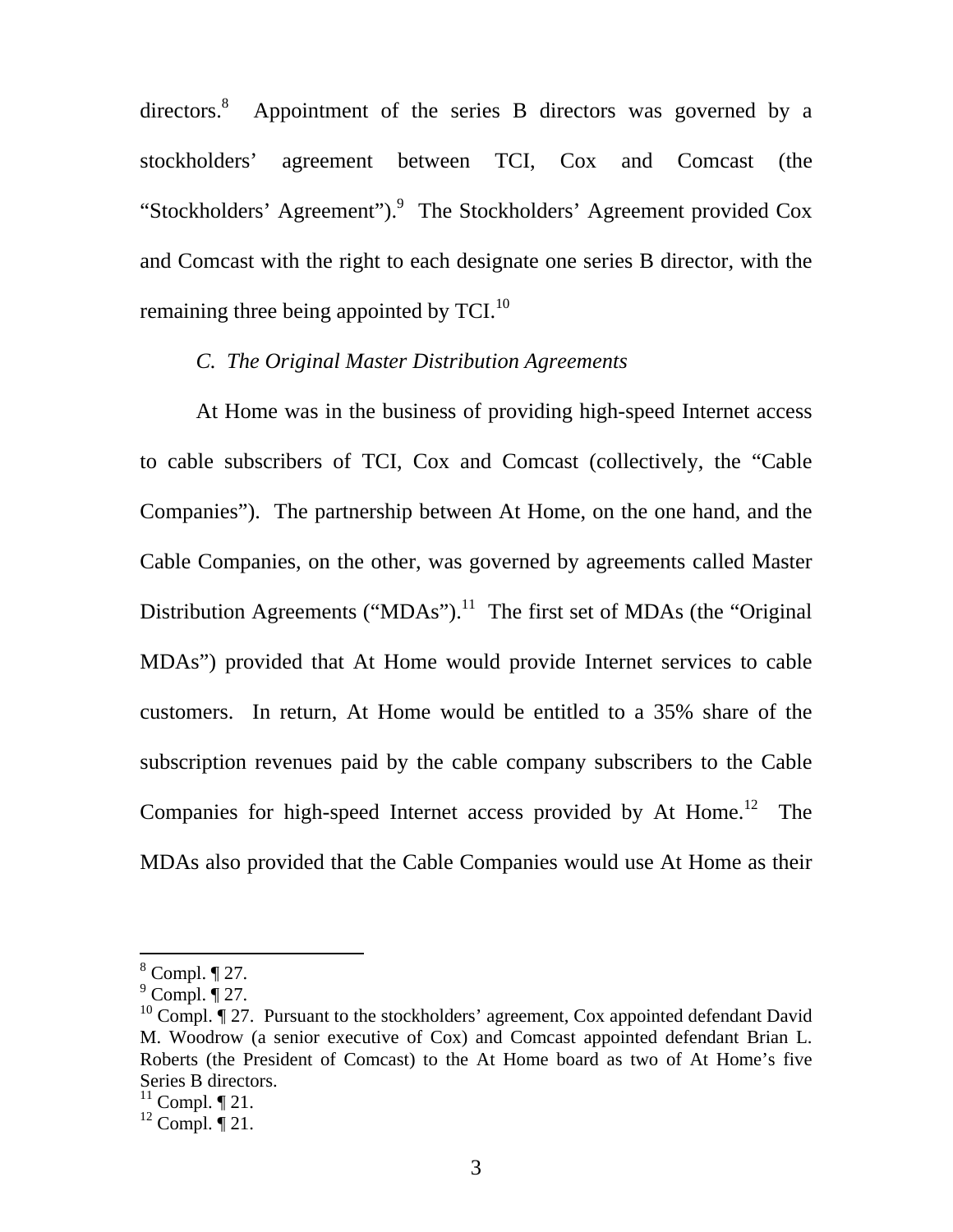exclusive provider of high-speed Internet access (the "Exclusivity Obligation").

## *D. AT&T's Acquisition of TCI and AT&T's Breach of the MDAs*

AT&T acquired TCI in June 1998.<sup>13</sup> AT&T stepped into TCI's shoes with regard to the MDAs and the ownership and control of At Home. Soon after its acquisition of TCI, AT&T breached the MDAs.<sup>14</sup> The MDAs provided that if AT&T (formerly TCI) was unable to sign-up a certain number of At Home high-speed Internet customers by a specified date, Cox and Comcast could terminate the Exclusivity Obligation.<sup>15</sup> AT&T failed to sign up the required number of subscribers by the specified date.

To induce Cox and Comcast not to terminate the Exclusivity Obligation, AT&T agreed to amend At Home's Certificate of Incorporation to provide that At Home board action required approval by four of the five Series B directors.<sup>16</sup> Because Cox and Comcast had the right to appoint one series B director each, this amendment to the Certificate of Incorporation effectively gave Cox and Comcast the power to veto board decisions if their board designees voted together.

<span id="page-4-0"></span> $13$  Compl.  $\P$  29.

<span id="page-4-1"></span> $14$  Compl.  $\overline{\P}$  30.

<span id="page-4-2"></span> $15$  Compl. ¶ 30.

<span id="page-4-3"></span> $16$  Compl. | 31.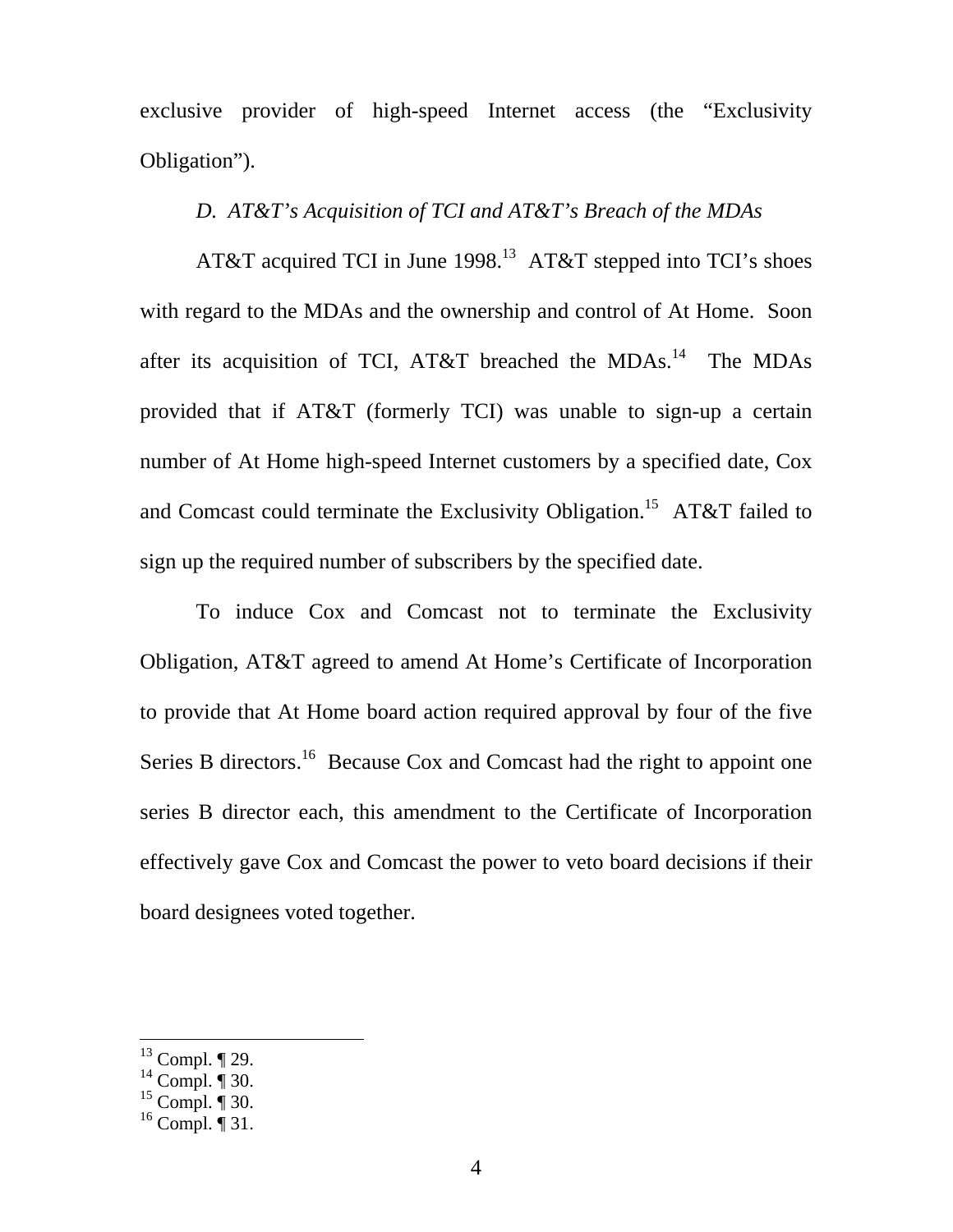### *E. The March 2000 Agreements*

The complaint alleges that AT&T quickly realized that splitting up control over board decisions among the three Cable Companies had been a mistake. On March 28, 2000, AT&T, Cox, and Comcast entered into a series of agreements (the "March 2000 Agreements") that transferred complete control back to AT&T and that, the complaint alleges, greatly benefited each of the Cable Companies at the expense of At Home.<sup>17</sup> The complaint further alleges that the Cable Companies *actually* exerted their control over At Home in order to cause At Home to take steps that were necessary to implement the March 2000 Agreements. In order to facilitate the transfer of control back to AT&T, defendants Woodrow and Roberts voted to amend At Home's Certificate of Incorporation to provide that AT&T would thereafter have the right to appoint all five of the At Home series B directors.<sup>18</sup> Woodrow and Roberts then resigned from the At Home board of directors.<sup>[19](#page-5-2)</sup>

Defendants also allegedly caused At Home to enter into new Master Distribution Agreements (the "March 2000 MDAs"). In their final form, the March 2000 MDAs gave Cox and Comcast the right to break the Exclusivity Obligation and to demand "exit services" from At Home when they exited

<span id="page-5-0"></span> $17$  Compl. ¶ 34.

<span id="page-5-1"></span> $18$  Compl.  $\overline{\P}$  34.

<span id="page-5-2"></span><sup>&</sup>lt;sup>19</sup> Compl.  $\P$  34(a).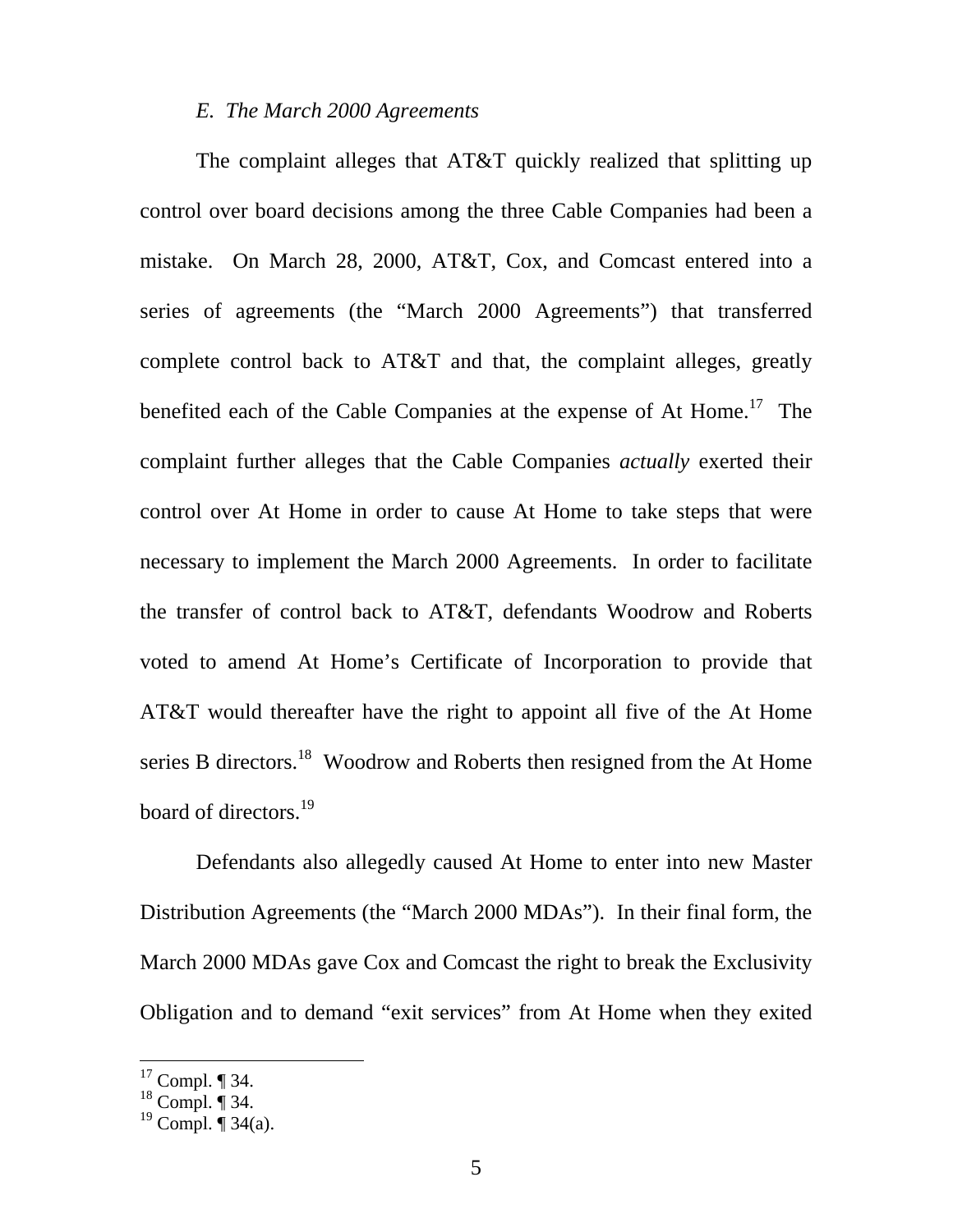the business. These "exit services" included technical assistance to be provided by At Home, as well as the transfer of certain At Home assets to Cox and Comcast.<sup>20</sup> Defendants also allegedly used their control over At Home to cause the Company to enter into one-sided service level agreements. $21$  These agreements obligated At Home to pay Cox and Comcast penalties in the event that At Home failed to maintain minimum service level requirements. $^{22}$ 

At Home created a special committee to consider the March 2000 Transactions[.23](#page-6-3) The special committee, however, was not created until *twenty-four hours* before the full At Home board was scheduled to meet to vote on the March 2000 Transactions. Moreover, the special committee's review occurred *after* all of the terms of the March 2000 Transactions had already been negotiated and reduced to writing and the review occurred without the benefit of independent legal or financial advisors.  $24$ Additionally, the special committee lacked the power or authority to negotiate better terms because it was merely asked to recommend the March 2000 Transactions to the full board of directors.<sup>25</sup> Finally, the full board of

<span id="page-6-0"></span><sup>&</sup>lt;sup>20</sup> Compl.  $\P$  41(d).

<span id="page-6-1"></span><sup>&</sup>lt;sup>21</sup> Compl.  $\P$  41(e).

<span id="page-6-2"></span><sup>&</sup>lt;sup>22</sup> Compl.  $\P$  41(e).

<span id="page-6-3"></span><sup>&</sup>lt;sup>23</sup> Compl.  $\sqrt{ }$  39. The special committee consisted of two independent, Series A directors: William R. Hearst, III and John Doerr.

<span id="page-6-4"></span> $24$  Compl. ¶ 39.

<span id="page-6-5"></span> $^{25}$  Compl.  $\overline{9}$  39.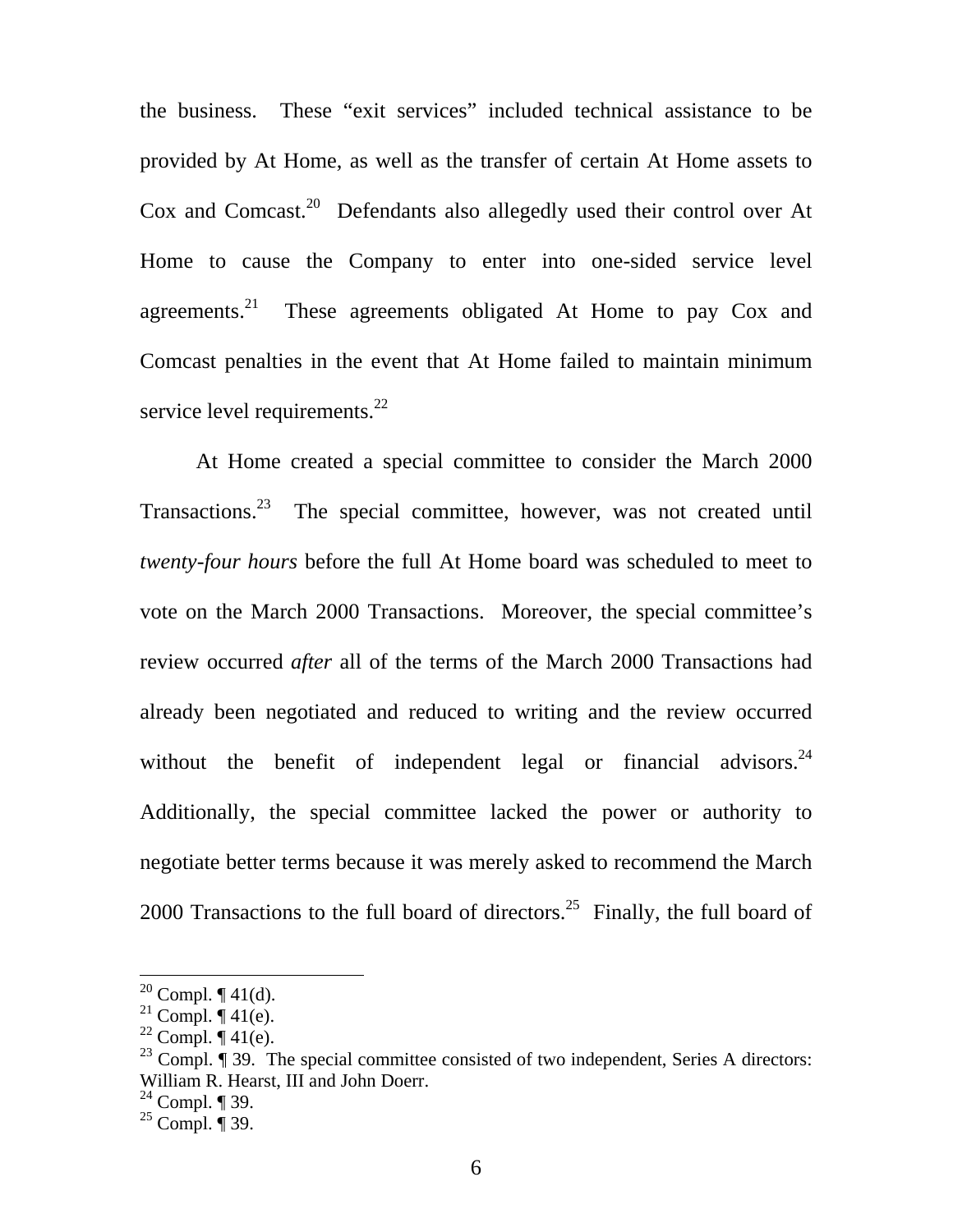directors did not have the power to approve or disapprove the transaction because that power was entirely in the hands of the series B directors. When the At Home board met to vote on the March 2000 Agreements, each of the five series B directors (including defendants Woodrow and Roberts) voted in favor of the March 2000 Transactions.<sup>26</sup>

The March 2000 Transactions were conditioned on approval by At Home's stockholders of the proposed amendments to At Home's Certificate of Incorporation.[27](#page-7-1) At Home shareholders voted in favor of the proposed amendments to the Certificate of Incorporation.<sup>28</sup> The vote was not conditioned on approval by a majority of the minority shareholders. Cox, Comcast and AT&T controlled more than 63% of the vote.<sup>[29](#page-7-3)</sup>

## *F. At Home's Bankruptcy Filing*

At Home filed for bankruptcy in September 2001 and ceased commercial operations in early 2002.<sup>30</sup> As of the filing of the complaint, At Home's assets were in the process of being sold, liquidated or transferred pursuant to a plan of reorganization.<sup>31</sup> Plaintiff brings this action pursuant to an order issued by the United States Bankruptcy Court for the Northern District of California transferring to the Bondholders Liquidating Trust the

<span id="page-7-0"></span> $26$  Compl.  $\P$  40.

<span id="page-7-1"></span> $27$  Compl.  $\P$  44.

<span id="page-7-2"></span> $28$  Compl.  $\P$  45 and 47.

<span id="page-7-3"></span> $^{29}$  Compl.  $\P$  45.

<span id="page-7-4"></span> $30$  Compl.  $\overline{$  11.

<span id="page-7-5"></span> $31$  Compl.  $\P$  11.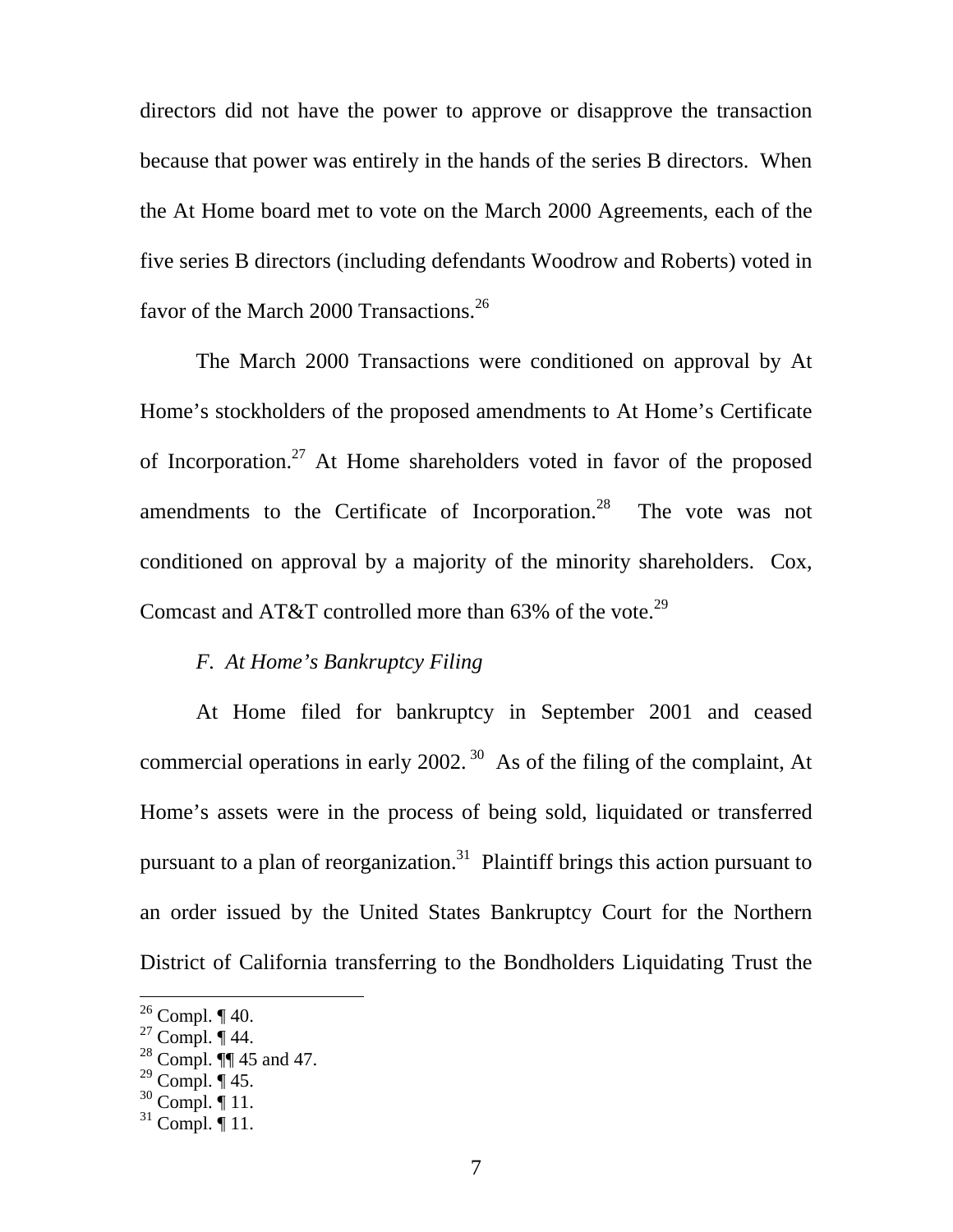Company's causes of action against Cox and Comcast and the individual defendants.<sup>32</sup> Plaintiff asserts a single cause of action for breach of fiduciary duty against Cox, Comcast, Woodrow and Roberts. Defendants Cox and Comcast, together with their board designees, have each filed motions to dismiss. $33$ 

At Home first filed a breach of fiduciary duty claim against defendants in connection with the March 2000 Transactions on September 24, 2002 in the United States District Court for the District of Delaware.<sup>34</sup> This breach of fiduciary duty claim was asserted as a pendent claim (the third cause of action) to At Home's federal claims (the first and second causes of action) for illegal "short swing profits" arising out of the March 2000 Transactions.<sup>35</sup> After transfer of the case to the Southern District of New York, defendants filed motions to dismiss plaintiff's federal claims on the basis of statute of limitations and failure to state a claim.<sup>36</sup> The Federal Court granted defendants' motions to dismiss the short swing profits claims and, with the parties' agreement, dismissed the breach of fiduciary duty claim without prejudice pursuant to 28  $\S$  U.S.C. 1367(c)(3).<sup>37</sup> The parties

<span id="page-8-0"></span> $32$  Compl. ¶ 10.

<span id="page-8-1"></span><sup>&</sup>lt;sup>33</sup> Cox brings its motion to dismiss together with individual defendant Woodrow. Comcast brings its motion to dismiss together with individual defendant Roberts.

<span id="page-8-2"></span> $34$  Compl.  $\P$  10.

<span id="page-8-3"></span> $35$  Compl.  $\overline{\P}$  10.

<span id="page-8-4"></span> $36$  Pl.'s Reply Br. at 42.

<span id="page-8-5"></span> $37$  Compl.  $\overline{9}$  10.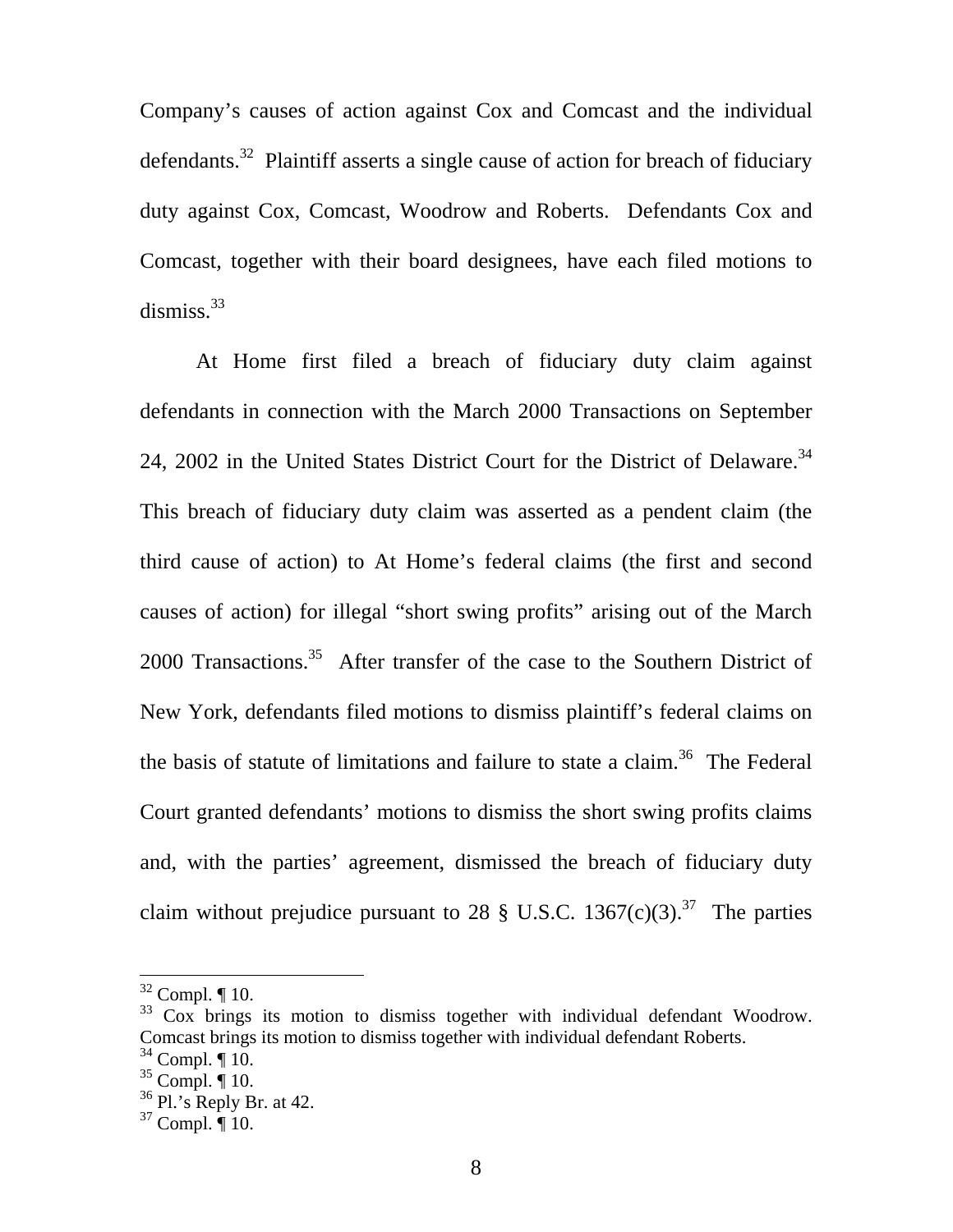signed a tolling agreement ("Tolling Agreement") that tolled the statute of limitations for the breach of fiduciary duty claim, the third cause of action in the previously filed federal action.

### II. LEGAL STANDARD

Dismissal pursuant to Chancery Court Rule 12(b)(6) is appropriate "only when it appears with reasonable certainty that the plaintiff would not be entitled to relief under any set of facts that can be inferred from the pleadings."[38](#page-9-0) This Court "must assume the truthfulness of all well-pled allegations in the complaint and view those facts, and all reasonable inferences drawn from them, in the light most favorable to the plaintiff."<sup>39</sup> Conclusory allegations unsupported by factual averments will not be considered for purposes of this motion.<sup>40</sup>

### III. ANALYSIS

## *A. Plaintiff's Fiduciary Duty Claim Against Cox and Comcast*

A shareholder does not owe a fiduciary duty to the company's other shareholders unless she is a "controlling shareholder."<sup>41</sup> The test for control has two prongs: A shareholder is a "controlling" one if she owns more than 50% of the voting power in a corporation *or* if she "exercises control over

<span id="page-9-0"></span><sup>38</sup> *Tooley v. AXA Fin., Inc.,* 2005 WL 1252378, at \*3 (Del. Ch. May 13, 2005).

<span id="page-9-1"></span><sup>39</sup> *Id.* (*citing Anglo. Am. Sec. Fund, L.P. v. S.R. Global Int'l Fund, L.P.,* 829 A.2d 143, 148-149 (Del. Ch. 2003)).

<span id="page-9-2"></span><sup>40</sup> *Grimes v. Donald,* 673 A.2d 1207, 1214 (Del. 1996).

<span id="page-9-3"></span><sup>41</sup> *Kahn v. Lynch Commc'n Sys., Inc.*, 638 A.2d 1110, 1113-14 (Del. 1994).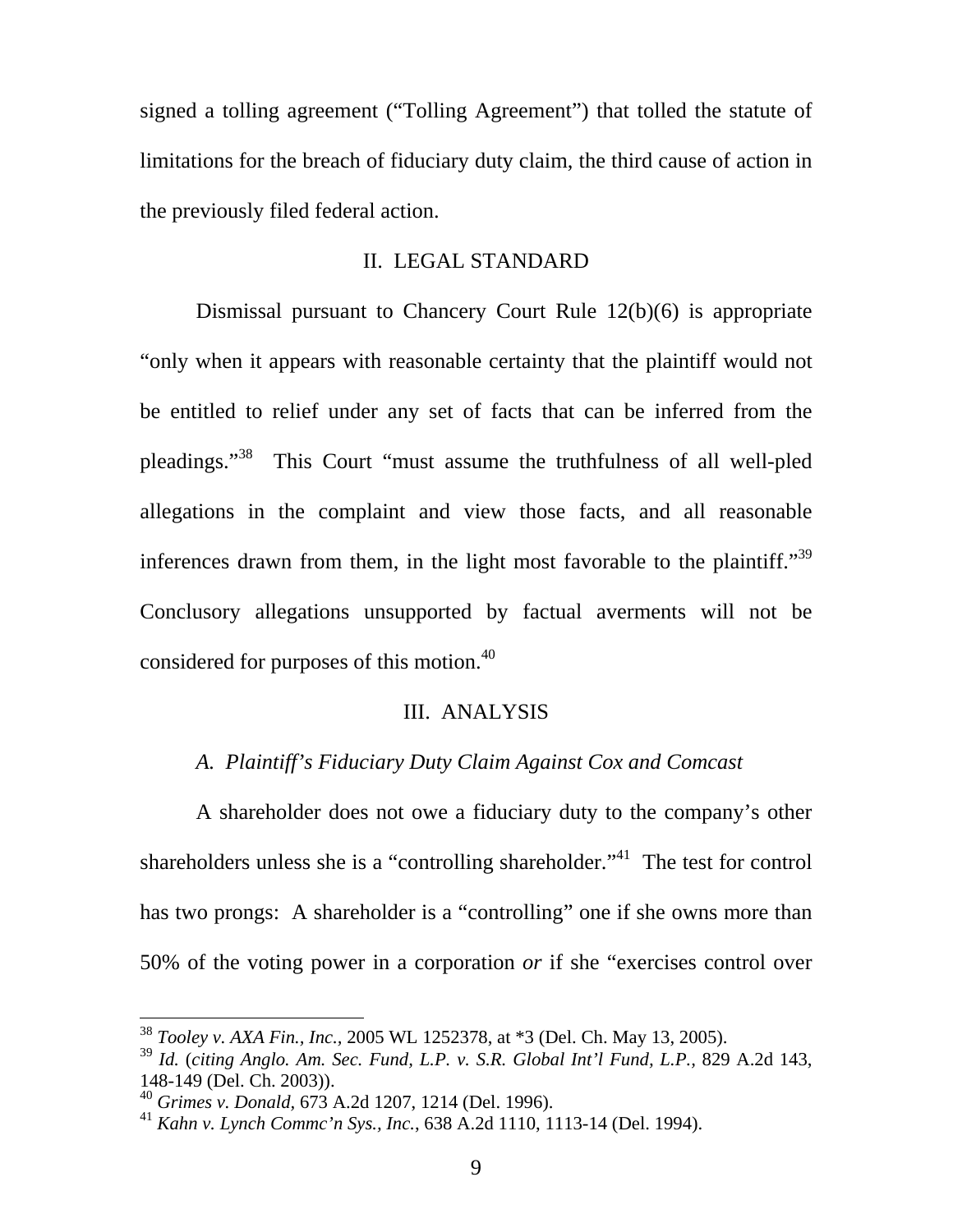the business and affairs of the corporation."<sup>42</sup> Where a shareholder stands on both sides of a transaction and is found to be a controlling shareholder, the transaction will be viewed under the entire fairness standard as opposed to the more deferential business judgment standard.<sup>43</sup>

To survive defendants' motions to dismiss, plaintiff must allege domination and control by Cox and Comcast through *actual* control of corporate conduct.[44](#page-10-2) Simply alleging that they had the *potential* ability to exercise control is not sufficient.<sup>45</sup> It is not necessary, however, for plaintiff to plead actual control by Cox and Comcast over the day-to-day operations of At Home. Plaintiff can survive the motion to dismiss by alleging actual control with regard to the particular transaction that is being challenged.<sup>[46](#page-10-4)</sup>

Based on the particular facts of this case as alleged in the complaint, together with all the reasonable inferences granted at this stage of the litigation, I conclude that the complaint contains facts that do support, at a minimum, the *inference* that Cox and Comcast were controlling

<span id="page-10-0"></span><sup>42</sup> *Id.*

<span id="page-10-1"></span><sup>43</sup> *Id.* at 1116.

<span id="page-10-2"></span><sup>44</sup> *O'Reilly v. Transworld Healthcare, Inc.,* 745 A.2d 902, 912 (Del. Ch. 1999).

<span id="page-10-3"></span><sup>45</sup> *In re Sea-Land Corp. S'holders Litig.,* 1987 WL 11283, at \*5 (Del. Ch. May 22, 1987) (*citing Gilbert v. El Paso Co.,* 490 A.2d 1050, 1055-56 (Del. Ch. 1984)).

<span id="page-10-4"></span><sup>46</sup> *In re Western Nat'l Corp. S'holders Litig.,* 2000 WL 710192, at \*20 (Del. Ch. May 22, 2000) ("[A] significant stockholder that does not, as a general matter, exercise actual control over the investee's business and affairs or over the investee's board of directors but does, in fact, exercise actual control over the board of directors during the course of a particular transaction, can assume fiduciary duties for purposes of that transaction.") (*citing Kahn v. Lynch*, 638 A.2d at 1114-15).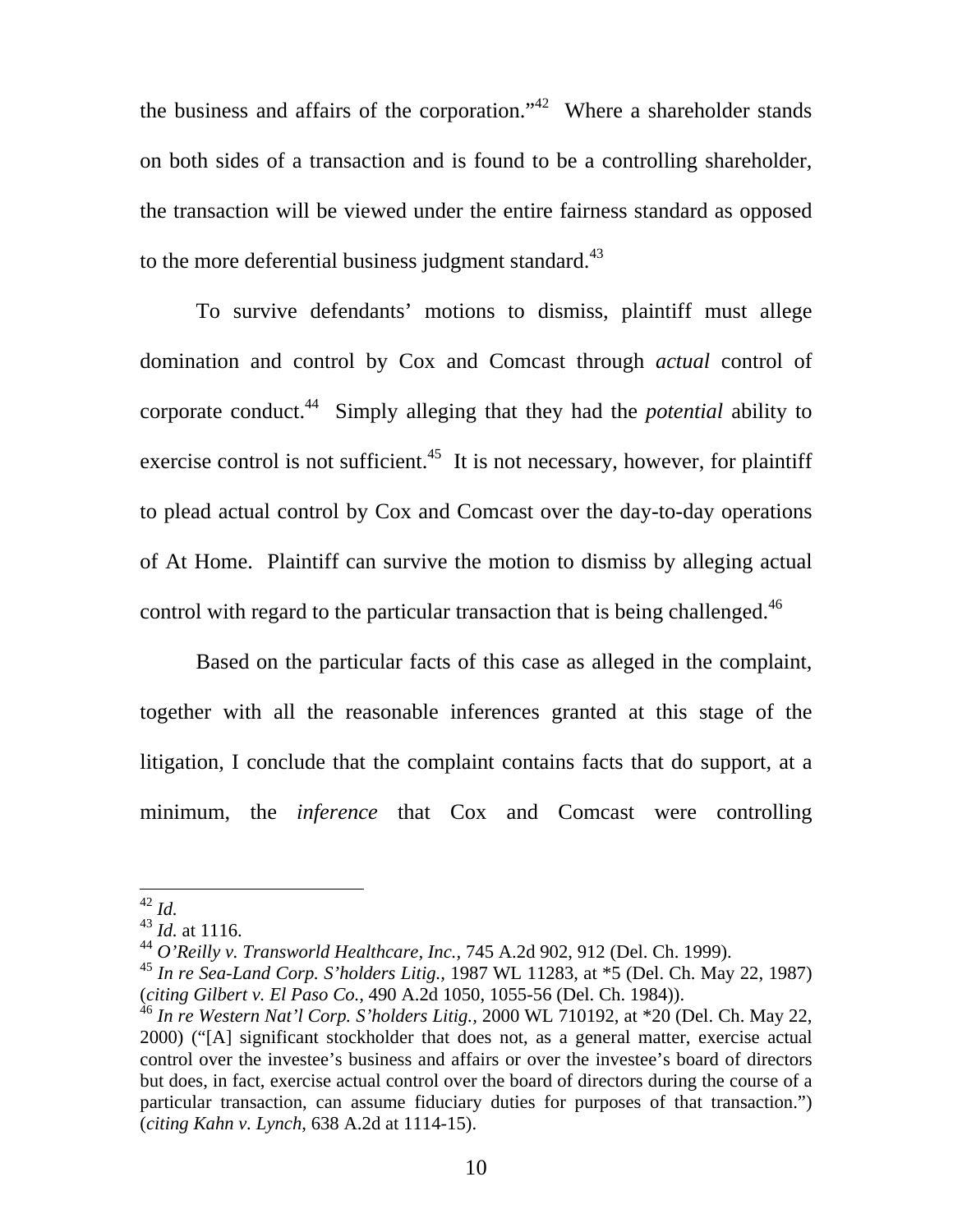shareholders.  $47$  I summarize the well-plead facts that support this inference below.

# 1. Cox and Comcast's Designees to the At Home Board of Directors

The fact that an allegedly controlling shareholder appointed its affiliates to the board of directors is one of many factors Delaware courts have considered in analyzing whether a shareholder is controlling.<sup>48</sup> Cox and Comcast each appointed a designee to be one of the five At Home series B directors. AT&T appointed the remaining three series B directors. The net effect of this arrangement was that control of the At Home board was split between the representatives of the three Cable Companies. Cox appointed Woodrow, a senior Cox executive, and Comcast appointed Roberts, who was at all relevant times the President of Comcast Corporation and one of its directors. Woodrow and Roberts could not be considered, in any sense of the word, independent of Cox and Comcast, and at this stage of

<span id="page-11-0"></span><sup>47</sup> *O'Reilly v. Transworld Healthcare, Inc.,* 745 A.2d 902, 912 (Del. Ch. 1999) (a plaintiff "can plead sufficiently that a stockholder has actual control of corporate conduct by alleging facts from which a stockholder's exercise of corporate control can be inferred….")

<span id="page-11-1"></span><sup>48</sup> *See, e.g., Kahn v. Lynch*, 638 A.2d 1110 (Del. 1994) (46% shareholder found to be controlling on the basis of several facts, including that shareholder designated directors to five of the eleven board seats). *See also In re Western Nat'l Corp. S'holders Litig.,* 2000 WL 710192, at  $*20$  (Del. Ch. May 22, 2000) (finding a shareholder to be non-controlling on the basis of several factors, including that none of the shareholder's "managers, employees, agents, or even nominees sat on [the allegedly controlled entity's] board of directors"); *O'Reilly v. Transworld Healthcare, Inc.,* 745 A.2d 902, 913 (Del. Ch. 1999) (finding a 49% shareholder to be a controlling shareholder on the basis of several facts, including that two of the controlled entities four directors had conflicts of interest in the challenged transaction.)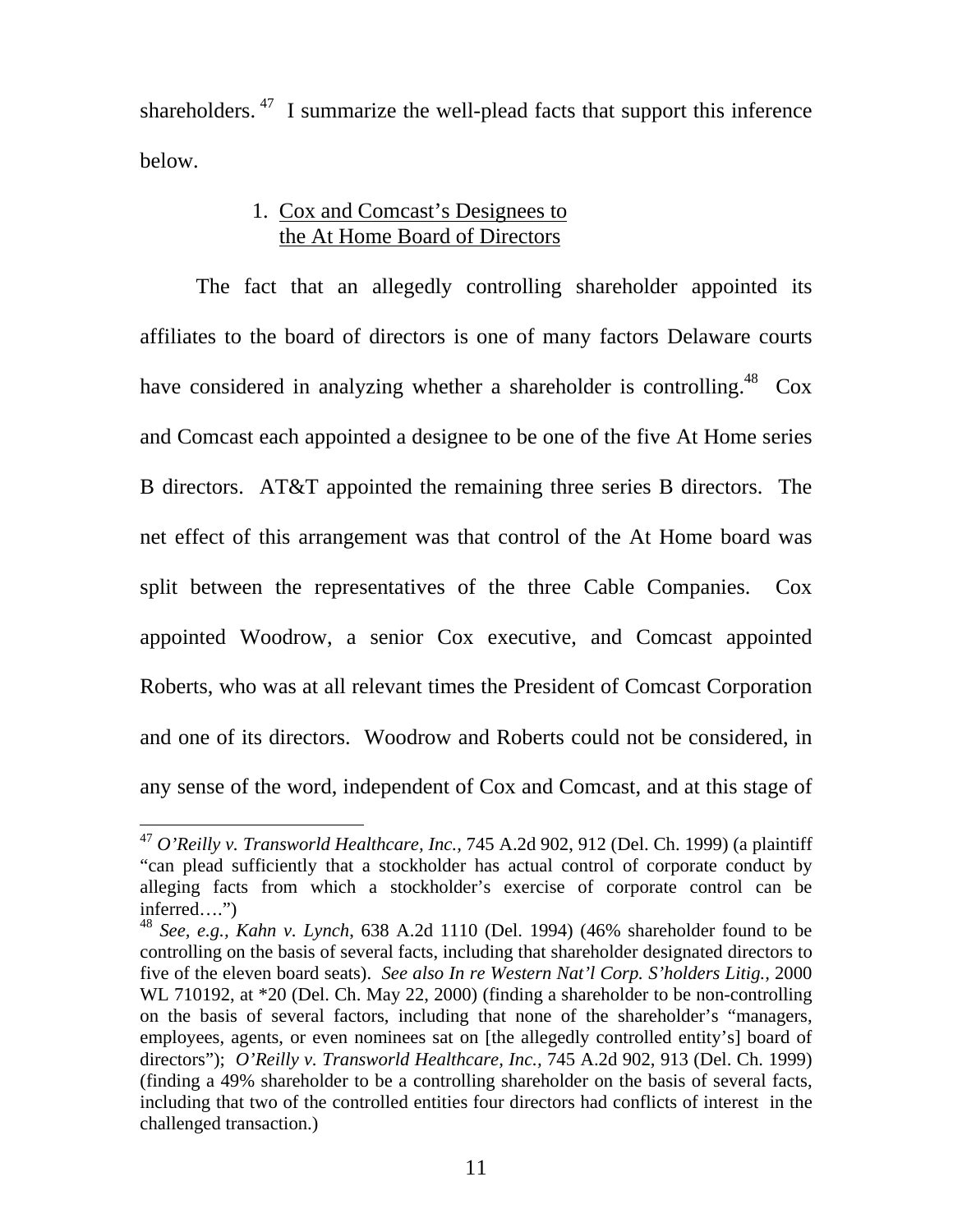the litigation I must infer that they acted as the representatives of their employer's interests.<sup>49</sup>

The fact that Cox and Comcast nominated directors to the At Home board does not, without more, establish actual domination or control.<sup>50</sup> To hold otherwise would have a chilling effect on transactions that depend on a particular shareholder being able to appoint representatives to an investee's board of directors.<sup>51</sup> But this is not a case where plaintiff alleges control based solely, or even primarily, on the fact that defendants appointed two directors. As discussed below, plaintiff also points to Cox and Comcast's business relationship with At Home and their control over At Home board decisions.

<span id="page-12-0"></span><sup>&</sup>lt;sup>49</sup> As directors of At Home, the individual defendants owed fiduciary duties to the Company. Plaintiff alleges that the individual defendants breached their duties by voting in favor of the March 2000 Transactions. The individual defendants allegedly voted in favor of the March 2000 Agreements in order to further Cox and Comcast's interests, not At Home's. Plaintiff also alleges the individual defendants voted to approve the March 2000 Agreements even though they knew that AT&T planned to use its control position to plunder the assets of the Company. These allegations (which are accepted as true at this stage) are sufficient to support a claim for breach of the duty of loyalty against the individual defendants.

<span id="page-12-1"></span><sup>50</sup> *In re Sea-Land Corp. S'holders Litig.,* 1987 WL 11283, at \*5 (Del. Ch. May 22, 1987) ("Even if Simmons had caused its nominees to be elected to the Sea-Land board… that fact, without more, does not establish actual domination or control.") (*citing Kaplan v. Centex Corp.,* 284 A.2d 119, 123 (Del. Ch. 1971).

<span id="page-12-2"></span><sup>51</sup> *See Emerson Radio Corp. v. Int'l Jensen Inc.,* 1996 WL 483086, at n.18 (Del. Ch. Aug. 20, 1996) ("If plaintiffs' argument were the law, then whenever a director is affiliated with a significant stockholder, that stockholder automatically would acquire the fiduciary obligations of the director by reason of that affiliation alone. The notion that a stockholder could become a fiduciary by attribution (analogous to the result under the tort law doctrine of respondeat superior) would work an unprecedented, revolutionary change in our law, and would give investors in a corporation reason for second thoughts about seeking representation on the corporation's board of directors.")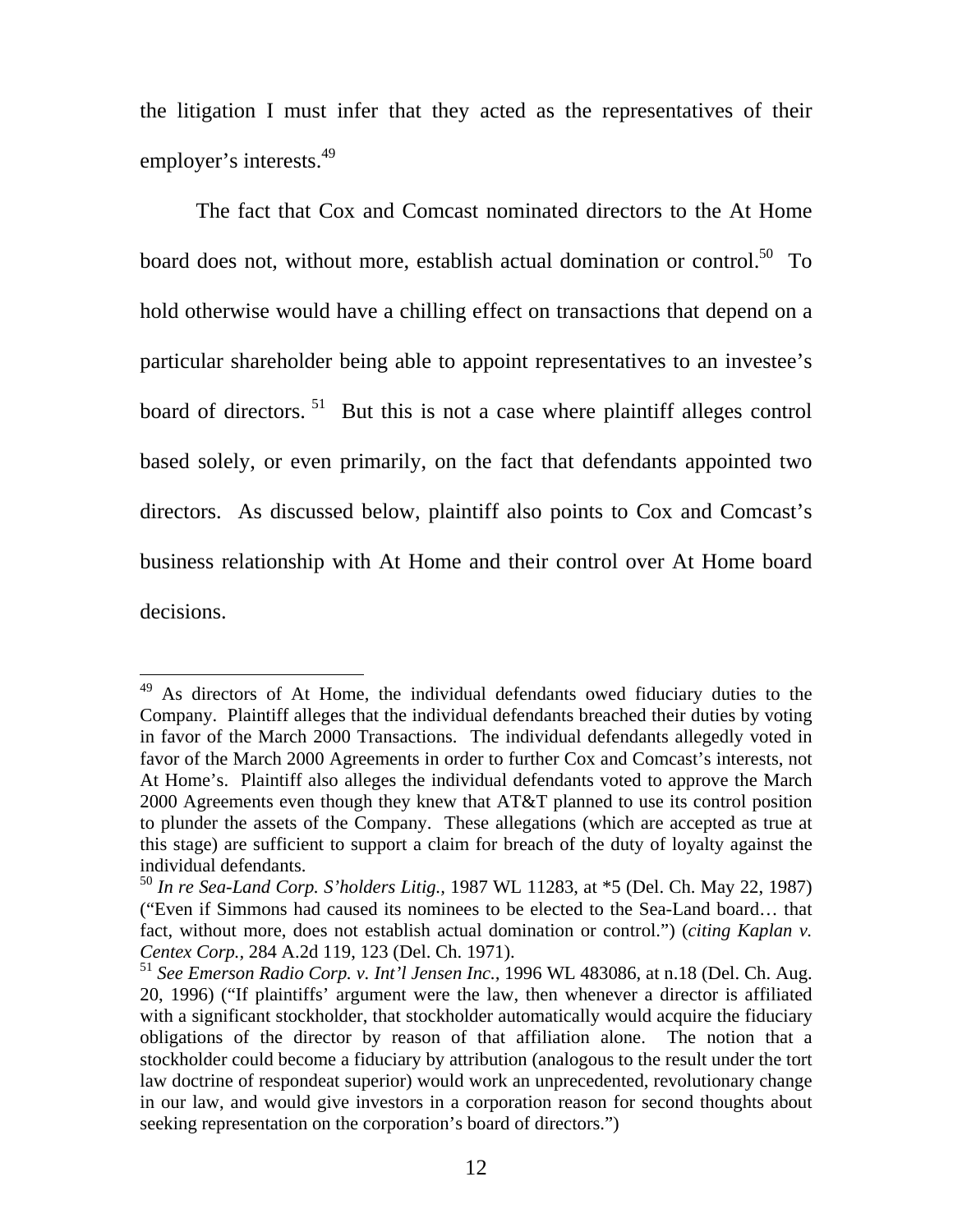# 2. The Business Relationship Between At Home and Cox and Comcast

The Cable Companies were At Home's only significant customers and At Home depended on their cooperation as customers if it was going to operate its business profitably. Plaintiff alleges that, under the revenue sharing agreement between At Home and the Cable Companies, the Cable Companies were able to (and did) exert control over At Home by influencing the flow of revenue to At Home. These allegations support the inference that the Cable Companies had significant leverage over At Home and were able to dictate to At Home the terms of the March 2000 Agreements.

### 3. Cox and Comcast's "Veto" Power

There is no case law in Delaware, nor in any other jurisdiction that this Court is aware of, holding that board veto power *in and of itself* gives rise to a shareholder's controlling status. Delaware law requires actual control, not merely the potential to control, and in this case plaintiff makes no allegation that Cox and Comcast ever affirmatively vetoed any At Home board decisions.

Cox and Comcast's potential veto power is significant for analysis of the control issue, however, because it supports plaintiff's allegation that Cox and Comcast had coercive leverage over At Home. Cox and Comcast had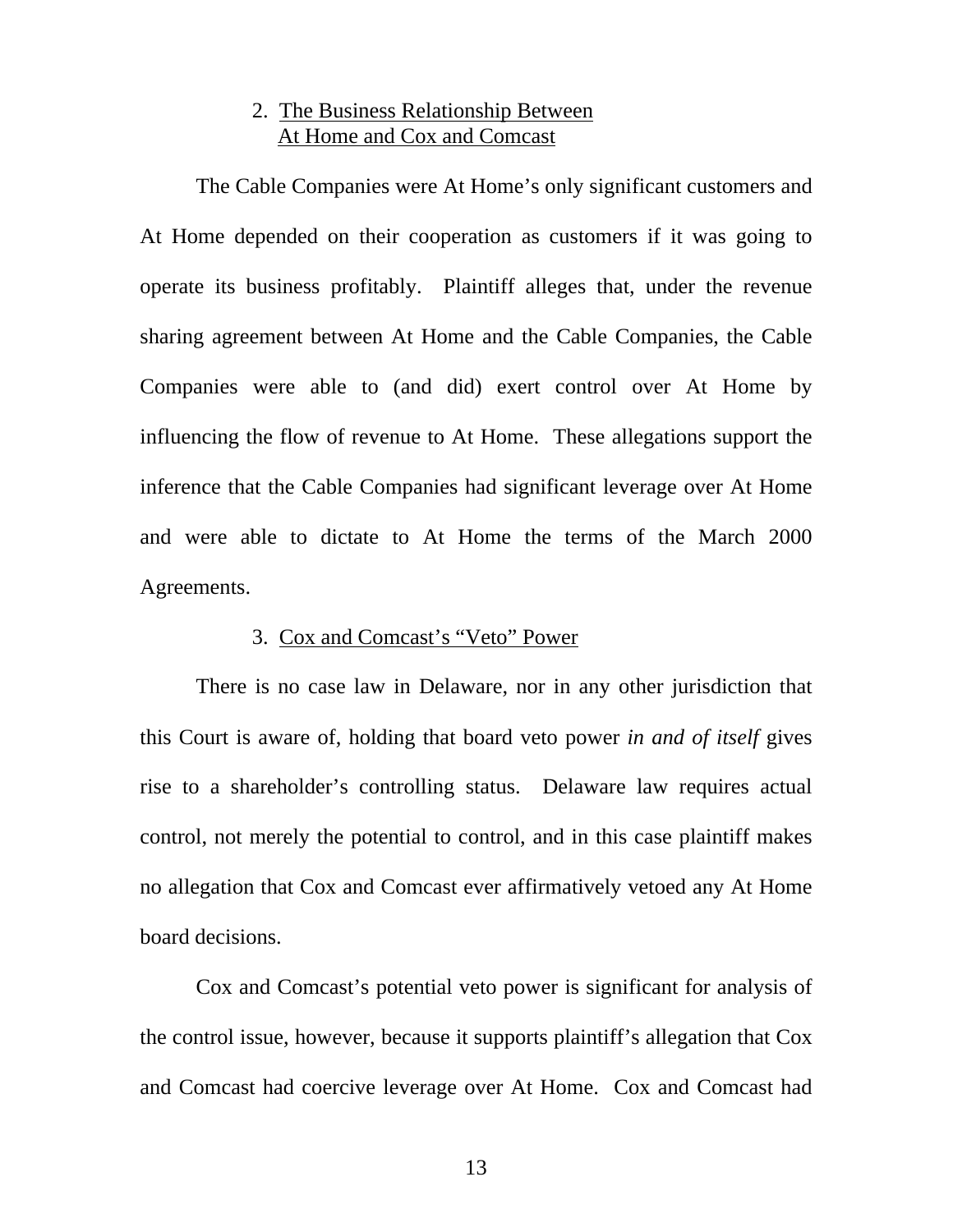the ability to shut down the effective operation of the At Home board of directors by vetoing board actions. Plaintiff may be able to prove facts showing that this leverage (together with the special business relationships and other circumstances mentioned above) was enough for Cox and Comcast to obtain a far better deal then they would have in an arm's-length transaction.<sup>52</sup>

## *B. The Tolling Agreement*

 $\overline{a}$ 

In the Tolling Agreement, the parties agreed "to toll the statute of limitations … for the Third Cause of Action" asserted in the plaintiff's federal securities action complaint. The third cause of action in the federal securities action asserted a claim for "breach of fiduciary duties against all defendants" and sought compensatory damages.

Defendants contend that plaintiff's breach of fiduciary duty claim should be dismissed as time-barred because the current breach of fiduciary duty claim is not the same as the previously asserted cause of action in the federal complaint. The Third Cause of Action in the earlier federal action

<span id="page-14-0"></span> $52$  Given that plaintiff alleges the March 2000 Agreements were a way for AT&T to acquire sole control of At Home, it is tempting to conclude that AT&T effectively represented At Home's interests in the negotiations with Cox and Comcast. From this, one might conclude that At Home enjoyed the benefit of AT&T's negotiating leverage, which even the complaint alleges to have been substantial. The reason this is not persuasive at this stage of the case is that the complaint also alleges that AT&T's interests were *not* aligned with At Home's. According to plaintiff, the March 2000 Agreements were the culmination of a process by which AT&T, Cox and Comcast agreed to carve-up the assets of At Home amongst themselves, with no regard for the interests of At Home's other shareholders.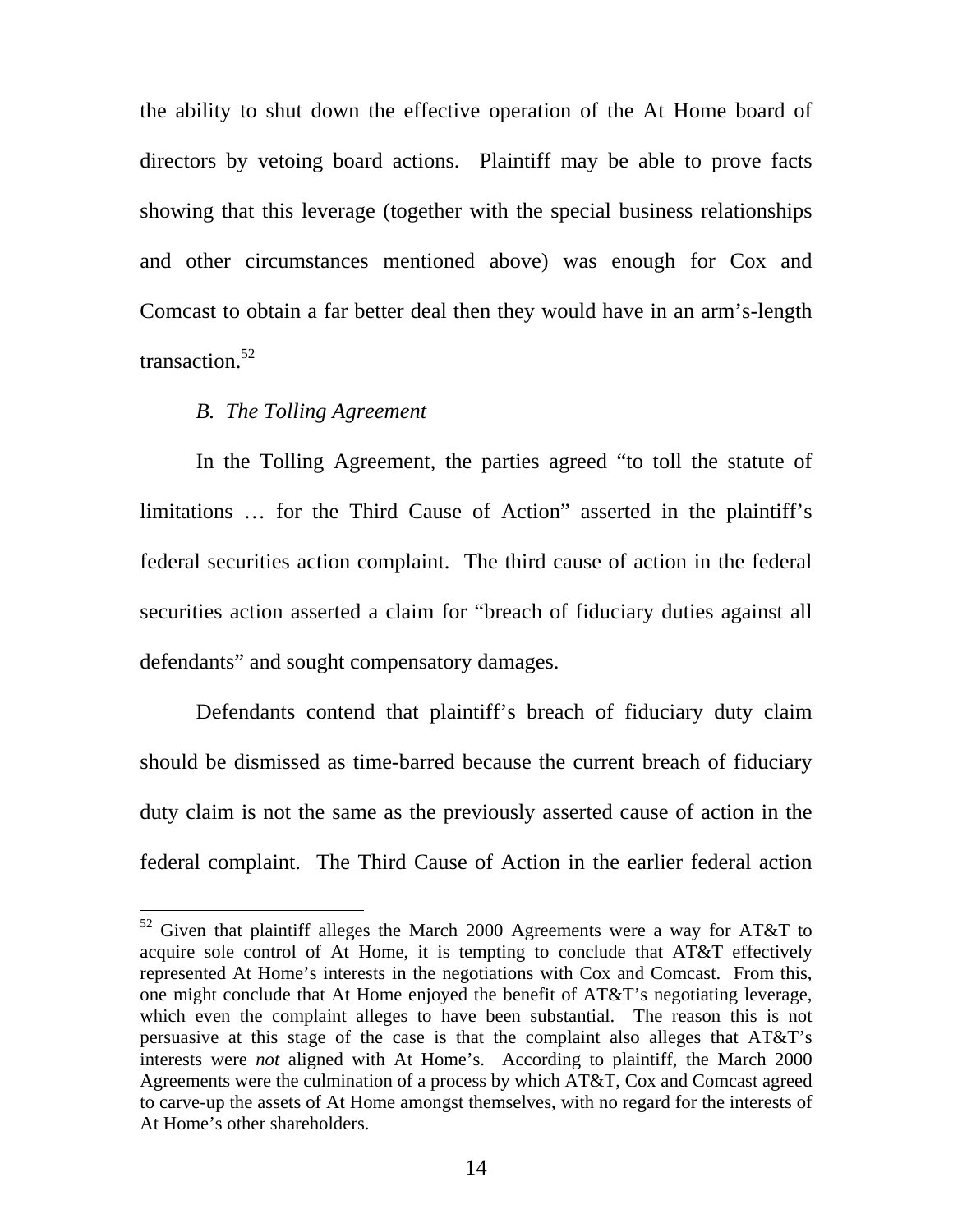was captioned "breach of fiduciary duties against all defendants" and asserted that defendants owed fiduciary duties to At Home and breached those duties in connection with the March 2000 Transactions.<sup>53</sup> Applying standard principles of contract interpretation, I conclude that the claim in this case is exactly the same cause of action as the tolled cause of action, i.e., a claim for breach of fiduciary duty against Cox, Comcast, Woodrow and Roberts arising out of the March 2000 Transactions. I also conclude that what defendants characterize as plaintiff's alleged "control premium claim" is really just a theory of damages. Accordingly, it does not change the nature of the claim in a manner that would remove it from the scope of the tolling agreement. For these reasons, I conclude that the Tolling Agreement tolled the statute of limitations for the claim asserted in this case.

### IV. CONCLUSION

The question whether a shareholder is a controlling one is highly contextualized and is difficult to resolve based solely on the complaint.<sup>54</sup> No single allegation in plaintiff's complaint is sufficient on its own to defeat defendants' motions to dismiss. Designating directors to the board of directors or entering into business agreements with an investee is not sufficient to trigger a finding of "controlling" status. Nor is the allegation

<span id="page-15-0"></span><sup>53</sup> *See* Cox Appendix, at Ex. 10, at ¶¶ 77-84.

<span id="page-15-1"></span><sup>54</sup> *In re Cysive, Inc. S'holders Litig.,* 836 A.2d 531, 550-551 (Del. Ch. Aug. 15, 2003.)